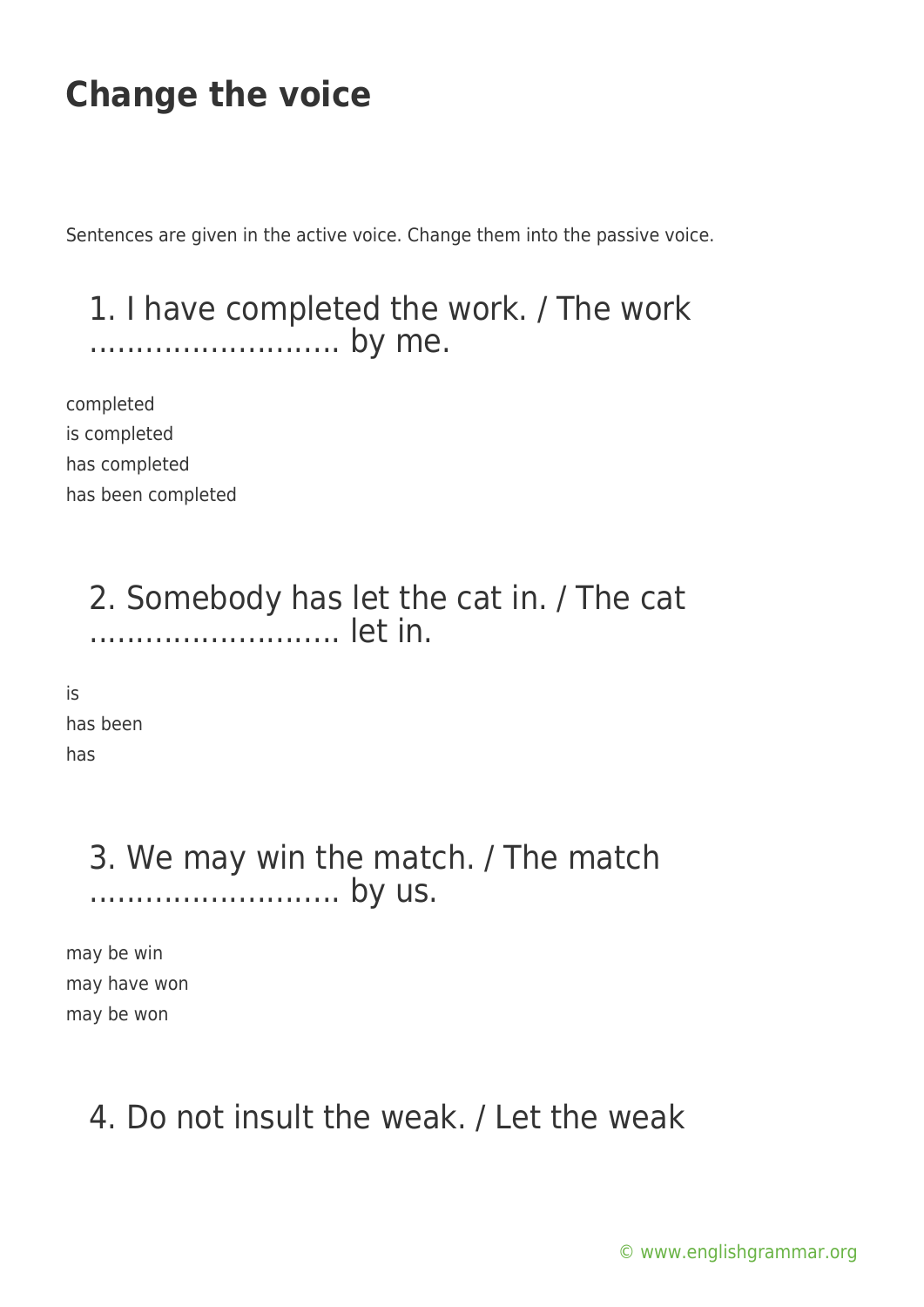................................

not insult not be insulted not insulted

### 5. The nurse is looking after the patient. / The patient ............................... after by the nurse.

is looking is being looked is looked

#### 6. The boy is feeding the sparrows. / The sparrows .......................... by the boy.

are fed are being fed have been fed

### 7. Our army has defeated the enemy. / The enemy ................. by our army.

is being defeated has been defeated is defeated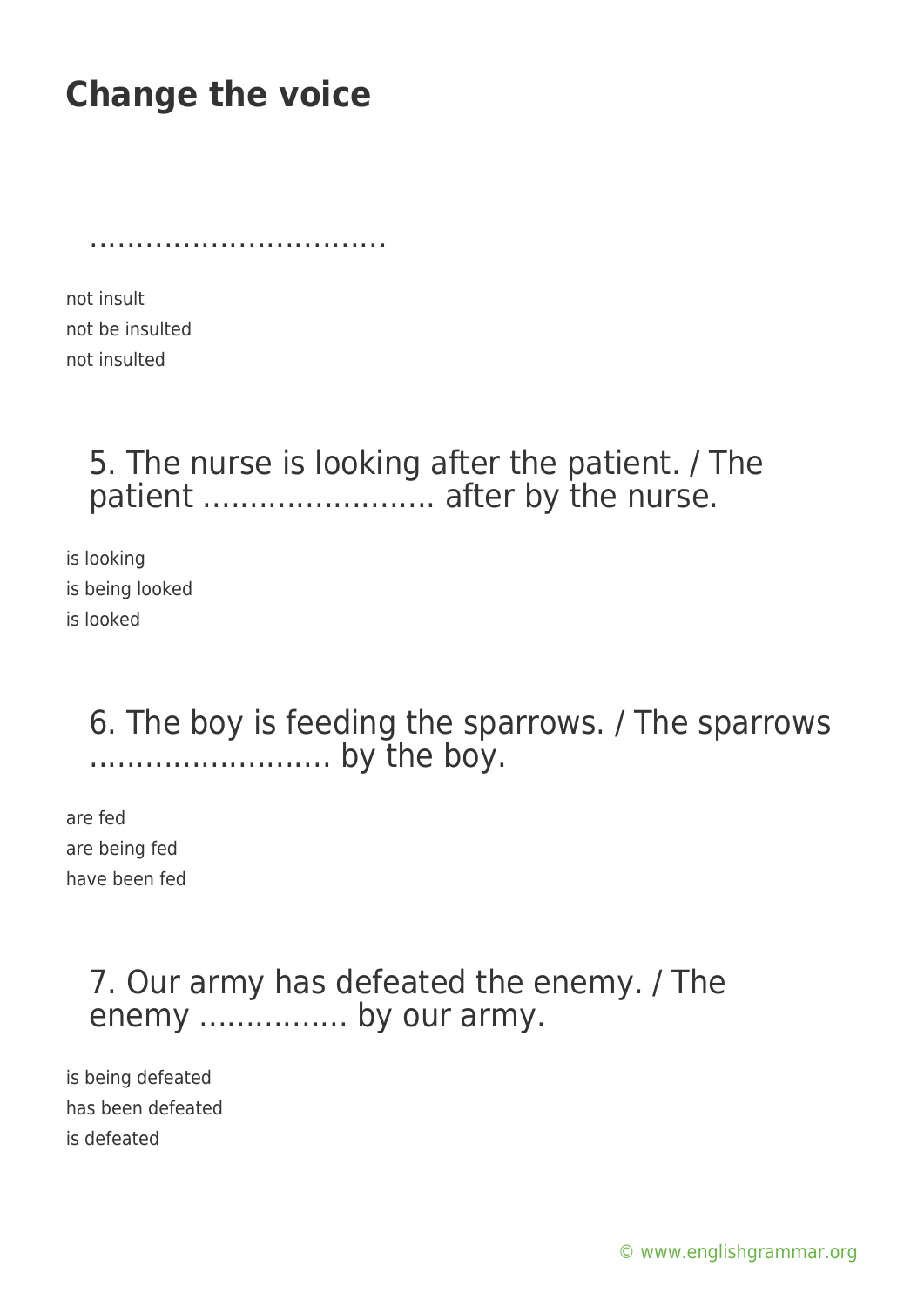#### 8. One should keep one's promises. / One's promises ............................

should keep should kept should be kept

### 9. They offered me a job. / I ........................ a job.

am offered was offered have been offered

#### 10. The engineers located the fault in the machine. / The fault in the machine ........................... by the engineers.

is located was located has been located

### 11. Nobody could do anything. / Nothing could .......................

do done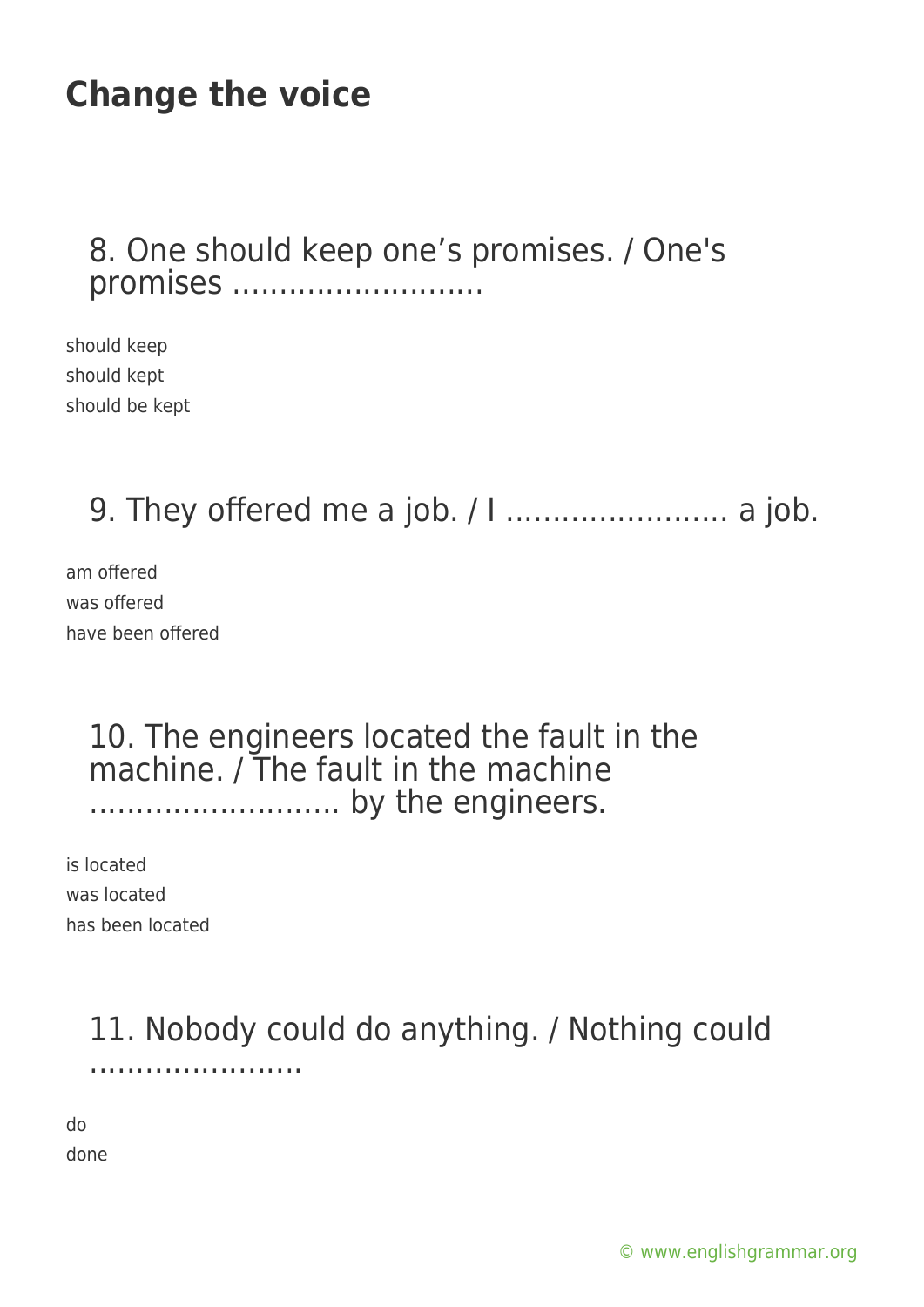be done

#### 12. I was surprised at his behavior. / His behavior ...................... me.

has surprised surprised had surprised

### 13. Open the door. / Let the door .......................

open be opened be open

#### 14. His enemies killed him. / His enemies ....................... him.

killed killing have killed

[© www.englishgrammar.org](https://www.englishgrammar.org/)